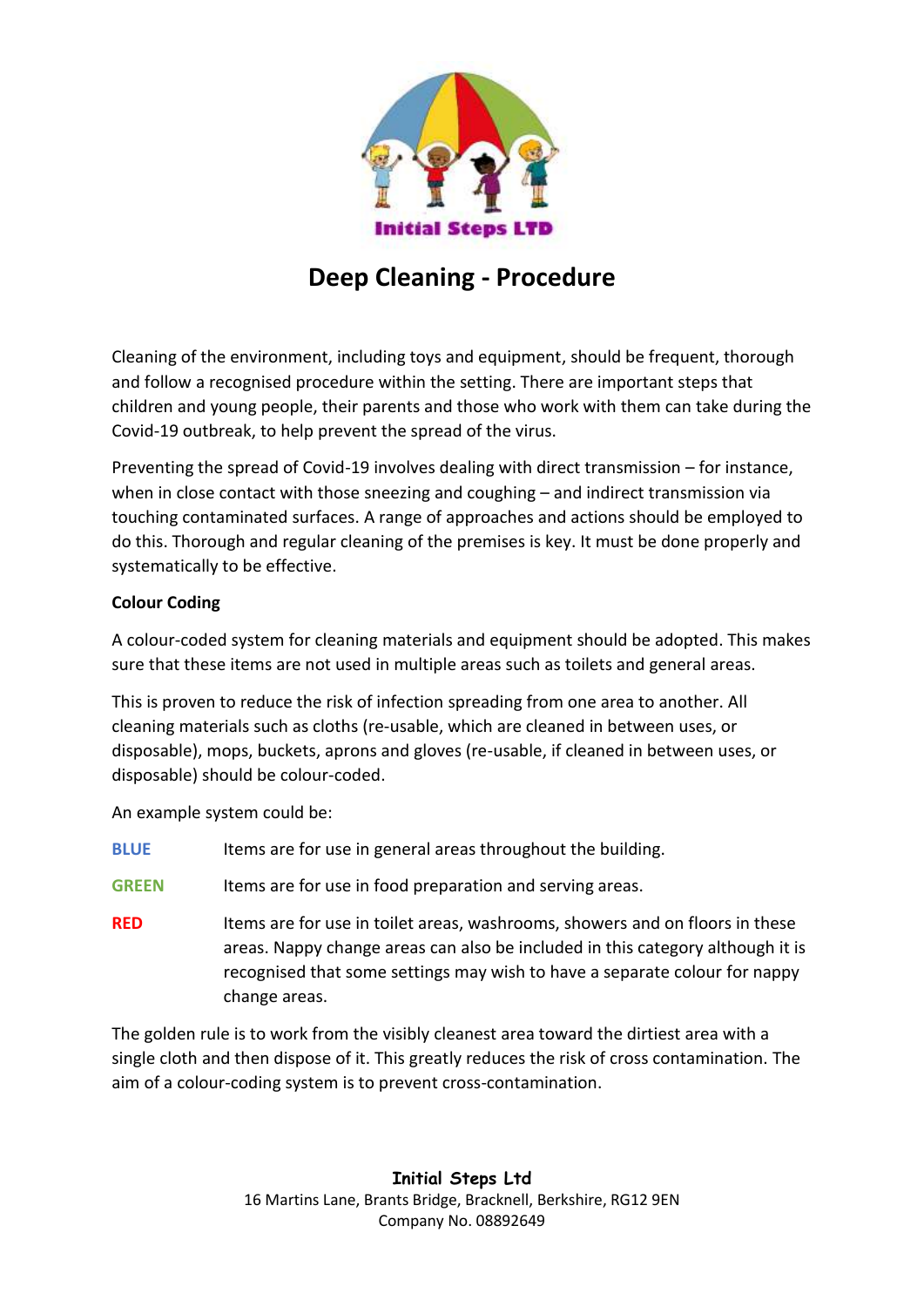Where reference is made to personal protective equipment, such as aprons and gloves, settings should use local supply chains to obtain these products.

| Item             | <b>Method</b>                                                         |
|------------------|-----------------------------------------------------------------------|
| <b>Buckets</b>   | Wash after each use with detergent solution. Dry and store upside     |
|                  | down, not stacked inside each other.                                  |
| Cloths           | Use disposable ones and throw away after use.                         |
| <b>Dusters</b>   | Should be reserved for dusting surfaces that are not heavily soiled   |
|                  | within general areas. They should be washed after each use.           |
| Mops             | Wash after use in hot, soapy water, wring out and store mops          |
|                  | upside down to dry. Mops should be disposed of when they appear       |
|                  | visibly soiled. Washing or disinfection of mops should occur on a     |
|                  | regular basis.                                                        |
| Rubber household | Rubber gloves, which should only be used for general cleaning and     |
| gloves           | for handling waste, should be washed with general purpose             |
|                  | detergent and dried thoroughly after each use. If gloves get holes or |
|                  | heavily contaminated, they must be thrown away. An alternative is     |
|                  | to use disposable gloves, which should be disposed of after a single  |
|                  | use and never re-used.                                                |
| Toilet brushes   | Rinse in clean flushing water and store dry, away from the children.  |
| Vacuum cleaners  | Change the air filter regularly according to the manufacturer's       |
|                  | instructions. Wipe detachable tools with a detergent solution.        |

# **Key things to remember**

- Watch out for the wrong cloth appearing in the wrong area!
- The colour-coding system must relate to all cleaning equipment, including cloths and gloves, unless disposable gloves are used.
- Monitor any system to make sure staff are using the colour appropriately.
- Make sure items of different colours do not touch each other at any time.

Procedures should also be in place to make sure that cleaning equipment is cleaned in between use and stored so that clean items do not become contaminated. For example, mop heads used in one area should not touch those used in another.

Further points to consider when cleaning the general environment include:

- Items such as paper towels and toilet rolls should be stored off the floor and protected from contamination.
- Control of Substances Hazardous to Health (OSHH) data sheets should be available for each cleaning product used and these items should be stored in a locked area to stop unauthorised people or children getting to them.
- When cleaning, staff should use personal protective equipment as required, such as aprons and gloves. Hands should be washed on removal of gloves.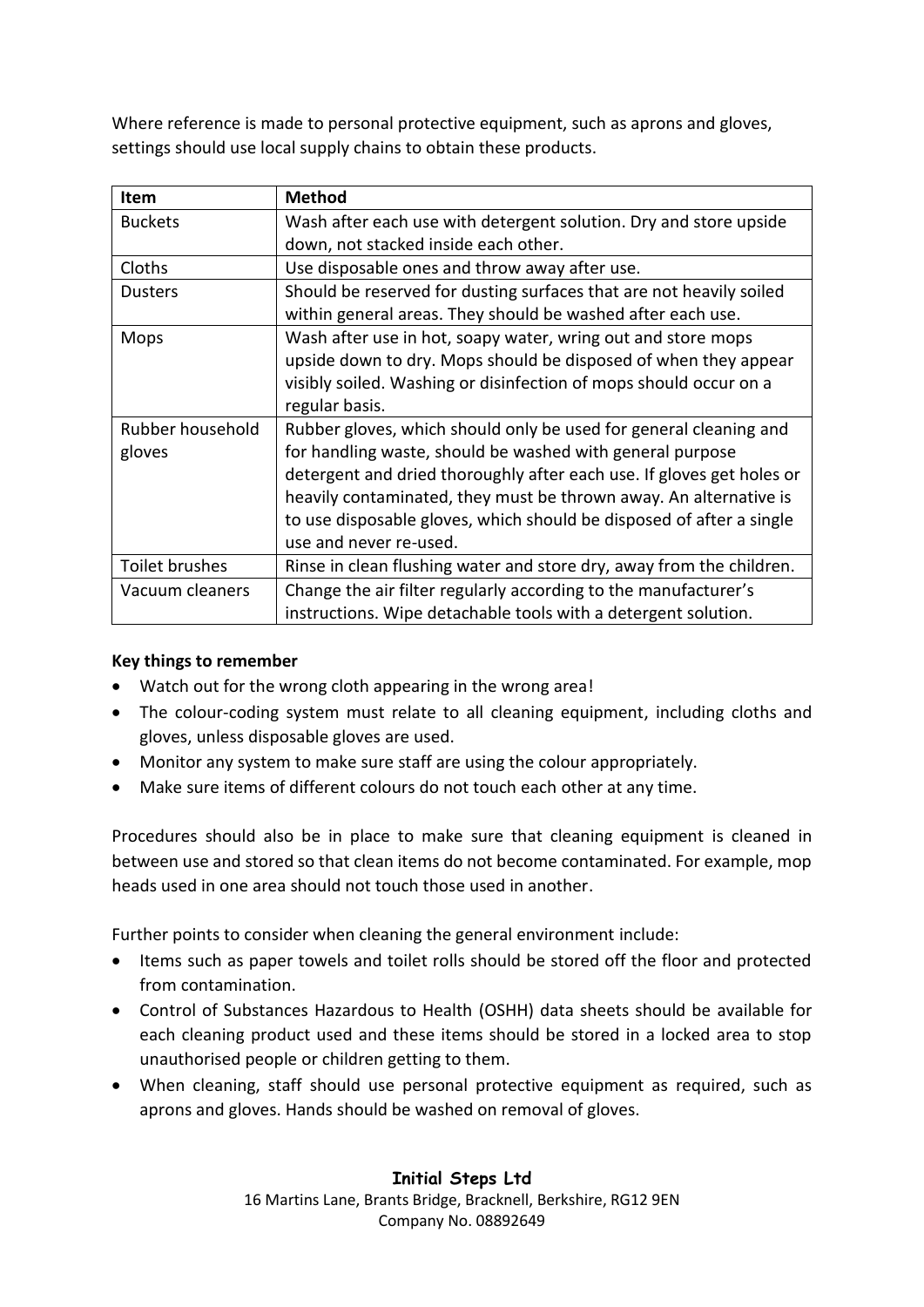Cleaning up straight away is important following a spillage of blood and/or body fluids, including faeces, saliva, vomit, nose and eye discharges. When spillages occur, use disposable paper towels and throw away any waste.

The table below provides some prompts that should form part of the procedure to clean an area following a spillage. The recommended method can only be used on surfaces that can withstand bleach. In all other instances and for cleaning up following a spillage of urine, the alternative method must used. To minimise the risk of cross contamination, mops should not routinely be used to clean up spillages.

| Gloves and plastic aprons must be worn.                       |                                                                       |  |
|---------------------------------------------------------------|-----------------------------------------------------------------------|--|
| Recommended                                                   | <b>Alternative</b>                                                    |  |
| Cover spill with a hypochlorite (bleach)                      | Remove as much of the spillage as possible                            |  |
| dilution, as per product guidance.                            | with paper towels.                                                    |  |
| Leave for a few minutes and then mop up<br>with paper towels. | Clean the area with a detergent dilution, as<br>per product guidance. |  |
| Clean area with a detergent dilution, as per                  | Leave as dry as possible.                                             |  |
| product guidance.                                             |                                                                       |  |
| Dispose of it in an appropriate waste bag.                    |                                                                       |  |

## **General cleaning**

A clean environment is essential to prevent the spread of infection.

It is important to make sure any damaged surfaces are replaced, since germs can build up and survive in rough areas and scratches. To kill germs, a disinfectant needs:

- A clean surface to be able to get to the germ
- To be able to act against those germs
- To be of the right concentration
- Enough time to kill the germs

| Item                 | <b>Method</b>                                                     |
|----------------------|-------------------------------------------------------------------|
| Basins and taps      | Clean at least daily with detergent or cream cleaner and hot      |
| (excluding kitchens) | water solution.                                                   |
| Carpets              | Vacuum daily. There should be a schedule for cleaning carpets,    |
|                      | dependent upon level of use. This could be six monthly or         |
|                      | annually and is obviously needed after heavy soiling. Carpets     |
|                      | should be dry after cleaning, before children return to the area. |
| Cots and mattresses  | Wipe over daily with hot water and general-purpose detergent      |
|                      | solution or multi-surface wipes following use with one specific   |
|                      | child. Cots should be dry before use.                             |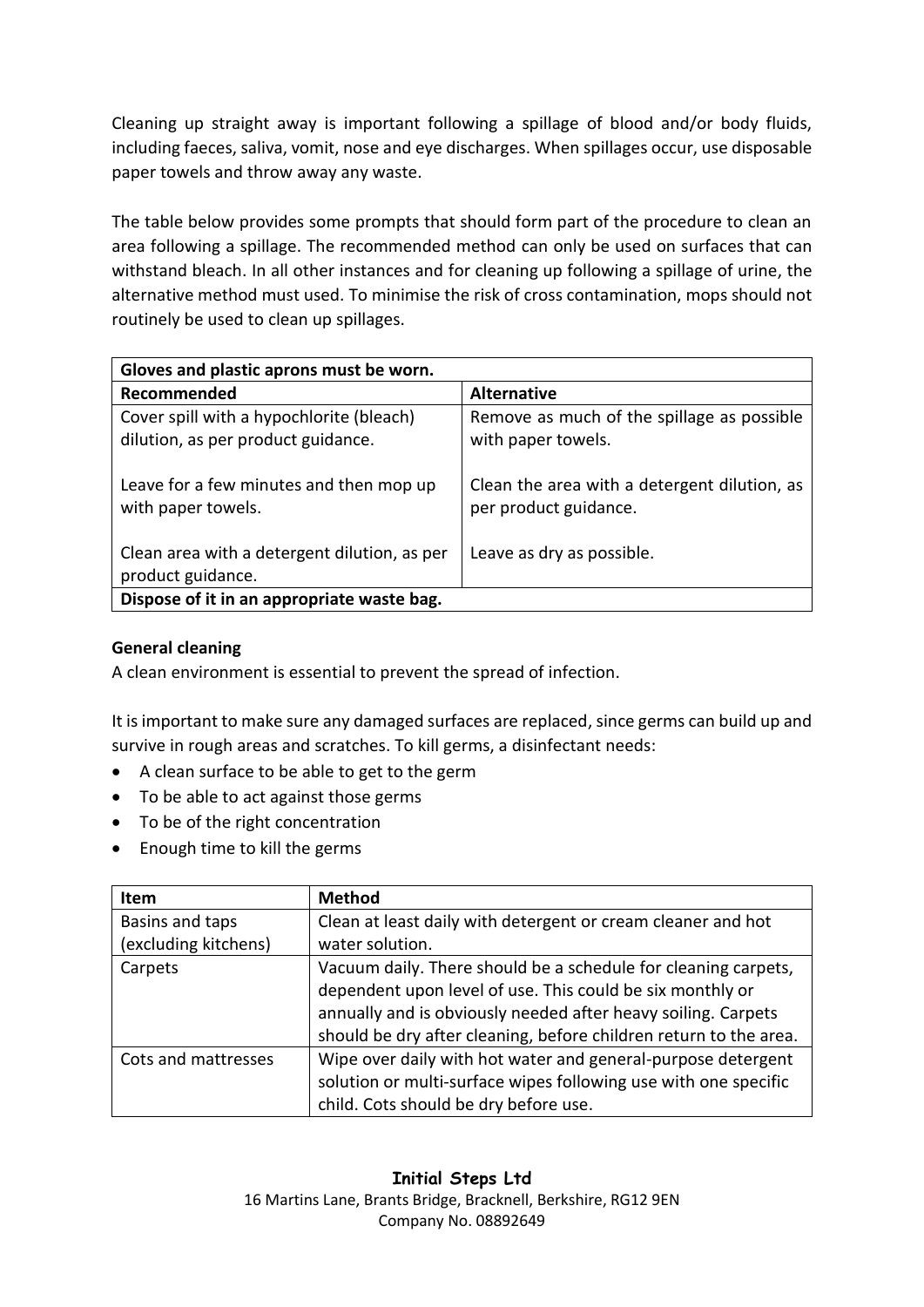| Floors, low shelves,     | Clean with clean water and detergent solution. Mops should        |
|--------------------------|-------------------------------------------------------------------|
| doorknobs and other      | only be used for floors. Colour-coding - dependent upon area -    |
| surfaces touched often   | should always be followed.                                        |
| Furniture                | Surfaces should be damp-dusted with colour coded disposable       |
|                          | cloths.                                                           |
| Nappy changing mats      | Mats should be wiped with hot soapy water and dried or wiped      |
| and surfaces within this | with a moist detergent surface wipe after every change, and at    |
| area.                    | the beginning and end of each day.                                |
| Tabletops and trays      | Must be cleaned with hot water and a general-purpose              |
|                          | detergent solution (or multi-surface detergent wipe) and dried    |
|                          | thoroughly before and after serving food, including snacks.       |
| Toilet bowels, toilet    | Clean at least daily using hot water and detergent/cream          |
| seats and flush handles  | cleaner. In addition, toilet areas should be regularly checked so |
|                          | that any accidental soiling can be dealt with quickly. Start      |
|                          | cleaning toilets with the flush handle, cistern, seat and then    |
|                          | bowl and dispose of cloth afterwards. If an outbreak of           |
|                          | diarrhoea and/or vomiting occurs, bleach cleaning should be       |
|                          | put in place following the normal cleaning procedures.            |
| Waste bins               | Clean with detergent solution, paying attention to the lid, which |
|                          | may have contact with hands. Interior should be checked in        |
|                          | case waste has leaked out of bags.                                |
| Walls and ceilings       | When visibly soiled, use hot water and detergent.                 |

## **Laundry**

If laundry services are on site, this should ideally be in a designated area, away from food preparation and serving, and toilet areas, to minimise the potential for cross contamination. Facilities for hand washing should also be easy to access. Some guidelines to follow include:

- Make sure dirty laundry is transported and stored safely so that children cannot get to it.
- Provide suitable drying facilities and a separate area for storing clean linen.
- Provide separate hand washing facilities
- Provide appropriate protective clothing (gloves and plastic apron when handing fouled/infected linen or clothing).
- Linen, e.g. sheets and blankets, should be washed using domestic washing powder on a hot wash cycle, preferably at a temperature of 71c or above. (The normal wash temperature of 40-60c may not be enough to heat disinfect the linen). Other washing, e.g. clothes, should be washed on the hottest possible wash that will not damage them.
- Launder cloths and towels used in the kitchen separately from clothes and cot/bed linen.
- Wear gloves and an apron when handling soiled items that are waiting to be washed.
- Wash hands after handling used linen regardless of whether it is visibly soiled or not.

# *Clothing*

Aprons will help cover clothing/uniforms and reduce the potential for splashes, spills and contamination. Staff should have a change of clothing for 'accidents' or after dealing with

# **Initial Steps Ltd**

16 Martins Lane, Brants Bridge, Bracknell, Berkshire, RG12 9EN Company No. 08892649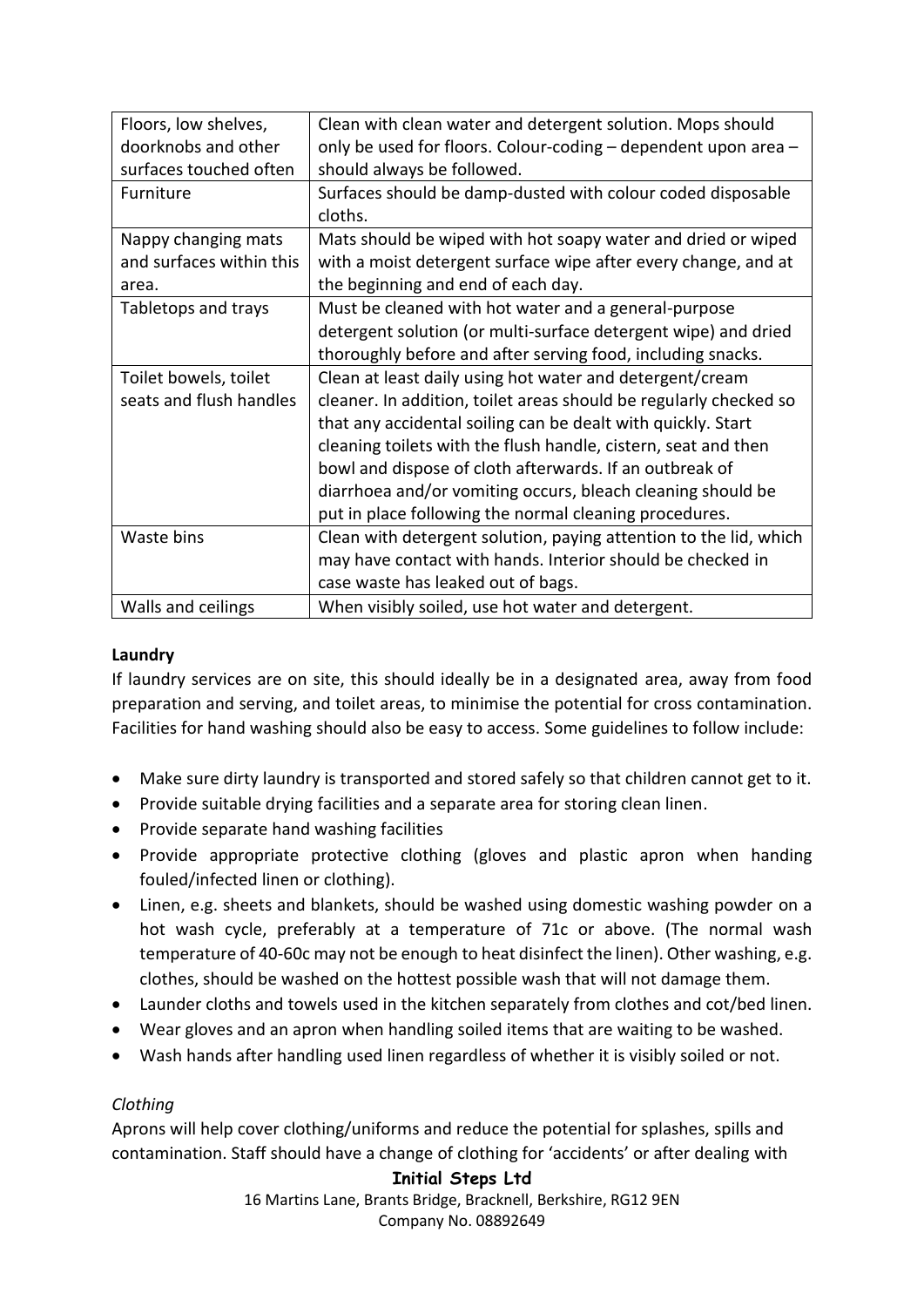potentially infectious situations. By using disposable aprons when doing tasks where there is a potential for soiling of clothes, the risk of spreading germs is greatly reduced.

## *Dummies*

Each child using a dummy must have their own, and not one that is shared. Items should not be left close to other children. The decontamination of these items should be the responsibility of the parent. They should always be used as directed by the manufacturer. After use or if dropped, they should be cleaned appropriately.

# *Toys and play equipment*

Washing toys well is very important to reduce the spread of infection. Toys, especially those in rooms with younger children, need to be washed regularly (depending on the age and vulnerability of the child, this could be everyday).

Warm water and detergent help to loosen germs so that they can be washed away. Any toys that need cleaning should be removed during the day. The sharing of toys should be avoided as should the use of any toys that travel home with the children. Any toys that cannot be cleaned thoroughly, such as those with intricate parts or soft toys, should either be put away or washed regularly. This may seem problematic, but as the sharing of toys amongst toddlers in early years settings is a matter of course, the problem of germs or infections spreading is increased, particularly as:

- Both well and unwell children handle toys.
- Toddlers between the ages of two and four have been observed to put a hand or an object in the mouth once every three minutes.
- Personal hygiene is difficult to maintain.

It is recommended that all early years settings have a list of equipment and toys detailing all items that are cleaned within the setting, how this is done, by whom and when. This ensure that staff are all aware of responsibilities in relation to routine cleaning and promotes standards within the setting to be in place which are measurable and should be an appropriate level for the risk posed. All cleaning should be undertaken in accordance with manufacturers guidance, if this is available, as frequently as possible, and with the cleaning products that they detail as being appropriate.

## *Books*

Inspect and surface wipe where possible. Look for signs of body fluids, infestation, damp and mildew and discard if soiled. Leave damp or wet books out of circulation until dry.